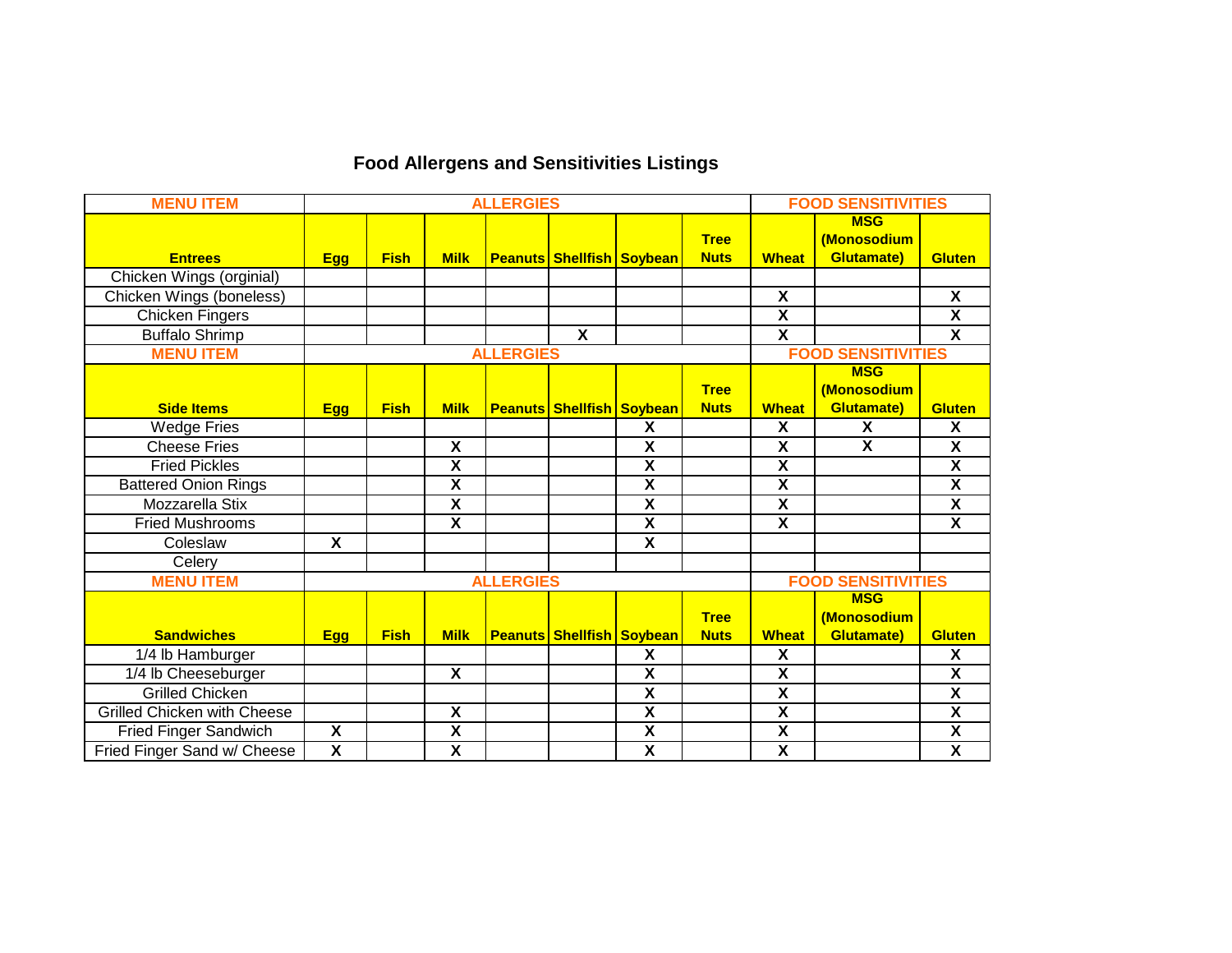

| <b>MENU ITEM</b>              | <b>ALLERGIES</b> |                  |             |  |   |                                  | <b>FOOD SENSITIVITIES</b>  |              |                                                |               |  |  |
|-------------------------------|------------------|------------------|-------------|--|---|----------------------------------|----------------------------|--------------|------------------------------------------------|---------------|--|--|
| <b>Salads</b>                 | <b>Egg</b>       | <b>Fish</b>      | <b>Milk</b> |  |   | <b>Peanuts Shellfish Soybean</b> | <b>Tree</b><br><b>Nuts</b> | <b>Wheat</b> | <b>MSG</b><br>(Monosodium<br><b>Glutamate)</b> | <b>Gluten</b> |  |  |
| Garden                        |                  |                  | X           |  |   |                                  |                            |              |                                                |               |  |  |
| <b>Grilled Chicken</b>        |                  |                  | X           |  |   |                                  |                            |              |                                                |               |  |  |
| Chicken Finger Salad          |                  |                  | X           |  |   |                                  |                            | X            |                                                | X             |  |  |
| <b>Buffalo Shrimp</b>         |                  |                  | X           |  |   |                                  |                            | X            |                                                | Χ             |  |  |
| Caesar Salad                  | X                |                  | X           |  |   | X                                |                            | X            |                                                | X             |  |  |
| <b>Grilled Chicken Caesar</b> | X                |                  | X           |  |   | X                                |                            | X            |                                                | X             |  |  |
| Chicken Finger Caesar         | X                |                  | X           |  |   | X                                |                            | X            |                                                | X             |  |  |
| Buffalo Shrimp Caesar         | X                |                  | X           |  | X | X                                |                            | X            |                                                | X             |  |  |
| <b>MENU ITEM</b>              |                  | <b>ALLERGIES</b> |             |  |   |                                  |                            |              | <b>FOOD SENSITIVITIES</b>                      |               |  |  |
| <b>Desserts</b>               | <b>Egg</b>       | <b>Fish</b>      | <b>Milk</b> |  |   | <b>Peanuts Shellfish Soybean</b> | <b>Tree</b><br><b>Nuts</b> | <b>Wheat</b> | <b>MSG</b><br>(Monosodium<br><b>Glutamate)</b> | <b>Gluten</b> |  |  |
| <b>Brownie Bites</b>          | X                |                  | X           |  |   | x                                |                            | X            |                                                | X             |  |  |
| <b>Banana Foster Bites</b>    | X                |                  | X           |  |   | X                                |                            | X            |                                                | X             |  |  |
| Wing Zone Sweet Tea           |                  |                  |             |  |   |                                  |                            |              |                                                |               |  |  |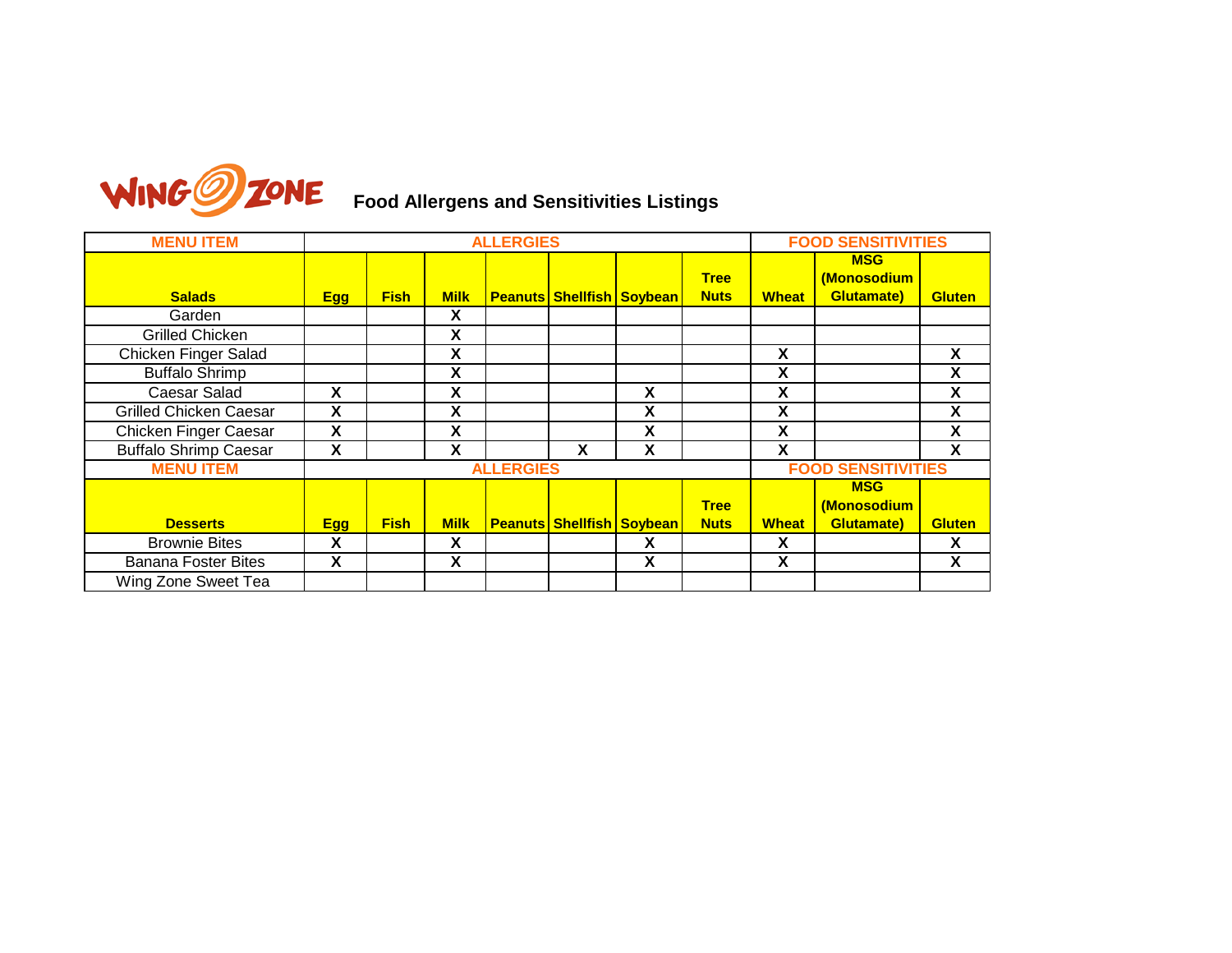

| <b>MENU ITEM</b>         | <b>ALLERGIES</b>          |             |                           |  |  |                                  |                            | <b>FOOD SENSITIVITIES</b> |                                                |               |  |
|--------------------------|---------------------------|-------------|---------------------------|--|--|----------------------------------|----------------------------|---------------------------|------------------------------------------------|---------------|--|
| <b>Wing Zone® Sauces</b> | <b>Egg</b>                | <b>Fish</b> | <b>Milk</b>               |  |  | <b>Peanuts Shellfish Soybean</b> | <b>Tree</b><br><b>Nuts</b> | <b>Wheat</b>              | <b>MSG</b><br>(Monosodium<br><b>Glutamate)</b> | <b>Gluten</b> |  |
| Tame                     |                           |             | X                         |  |  | X                                |                            |                           |                                                |               |  |
| <b>Buffalo Bliss</b>     |                           |             | $\overline{\mathbf{X}}$   |  |  | $\overline{\mathbf{X}}$          |                            |                           |                                                |               |  |
| Hot Shot                 |                           |             |                           |  |  |                                  |                            |                           |                                                |               |  |
| Nuclear Habanero         |                           |             |                           |  |  |                                  |                            |                           |                                                |               |  |
| Honey Q                  |                           |             |                           |  |  | X                                |                            |                           |                                                |               |  |
| Smokin' Q                |                           |             |                           |  |  | $\overline{\mathbf{X}}$          |                            |                           |                                                |               |  |
| Tokyo Dragon             |                           |             |                           |  |  | $\overline{\mathbf{X}}$          |                            |                           |                                                |               |  |
| Ragin' Cajun             |                           |             |                           |  |  |                                  |                            |                           |                                                |               |  |
| Thai Chili               |                           |             |                           |  |  | $\boldsymbol{\mathsf{X}}$        |                            |                           |                                                |               |  |
| Garlic Parm              |                           |             | $\boldsymbol{\mathsf{X}}$ |  |  | $\overline{\mathbf{x}}$          |                            |                           | $\overline{\mathbf{X}}$                        |               |  |
| <b>Bleu Buffalo</b>      | $\overline{\mathbf{X}}$   |             | $\overline{\mathbf{X}}$   |  |  | $\overline{\mathbf{X}}$          |                            |                           |                                                |               |  |
| Kickin' Ranch            |                           |             | $\overline{\mathbf{X}}$   |  |  | $\overline{\mathbf{x}}$          |                            |                           | $\overline{\mathbf{X}}$                        |               |  |
| Sweet Samurai            |                           |             |                           |  |  | $\overline{\mathbf{X}}$          |                            |                           |                                                |               |  |
| Liquid Gold              | $\overline{\mathbf{x}}$   |             |                           |  |  | $\overline{\mathbf{x}}$          |                            |                           |                                                |               |  |
| Lemon Zinger             |                           |             | $\overline{\mathbf{X}}$   |  |  | $\overline{\mathbf{X}}$          |                            |                           | $\overline{\mathbf{X}}$                        |               |  |
| 1.75 oz Ranch Cup        | $\overline{\mathbf{X}}$   |             | $\overline{\mathbf{x}}$   |  |  | $\overline{\mathbf{x}}$          |                            |                           |                                                |               |  |
| 1.75 oz Bleu Cheese Cup  | $\overline{\mathbf{x}}$   |             | $\overline{\mathbf{x}}$   |  |  | $\overline{\mathbf{x}}$          |                            |                           | $\overline{\mathbf{X}}$                        |               |  |
| <b>Marinara Sauce</b>    |                           |             |                           |  |  |                                  |                            |                           |                                                |               |  |
| <b>Condiments</b>        | <b>Egg</b>                | <b>Fish</b> | <b>Milk</b>               |  |  | <b>Peanuts Shellfish Soybean</b> | <b>Tree</b><br><b>Nuts</b> | <b>Wheat</b>              | <b>MSG</b><br>(Monosodium<br><b>Glutamate)</b> | <b>Gluten</b> |  |
| Sandwich Vegetable Kit   |                           |             |                           |  |  |                                  |                            |                           |                                                |               |  |
| Mayonnaise               | $\boldsymbol{\mathsf{X}}$ |             |                           |  |  | X                                |                            |                           |                                                |               |  |
| Ketchup                  |                           |             |                           |  |  |                                  |                            |                           |                                                |               |  |
| Mustard                  |                           |             |                           |  |  |                                  |                            |                           |                                                |               |  |